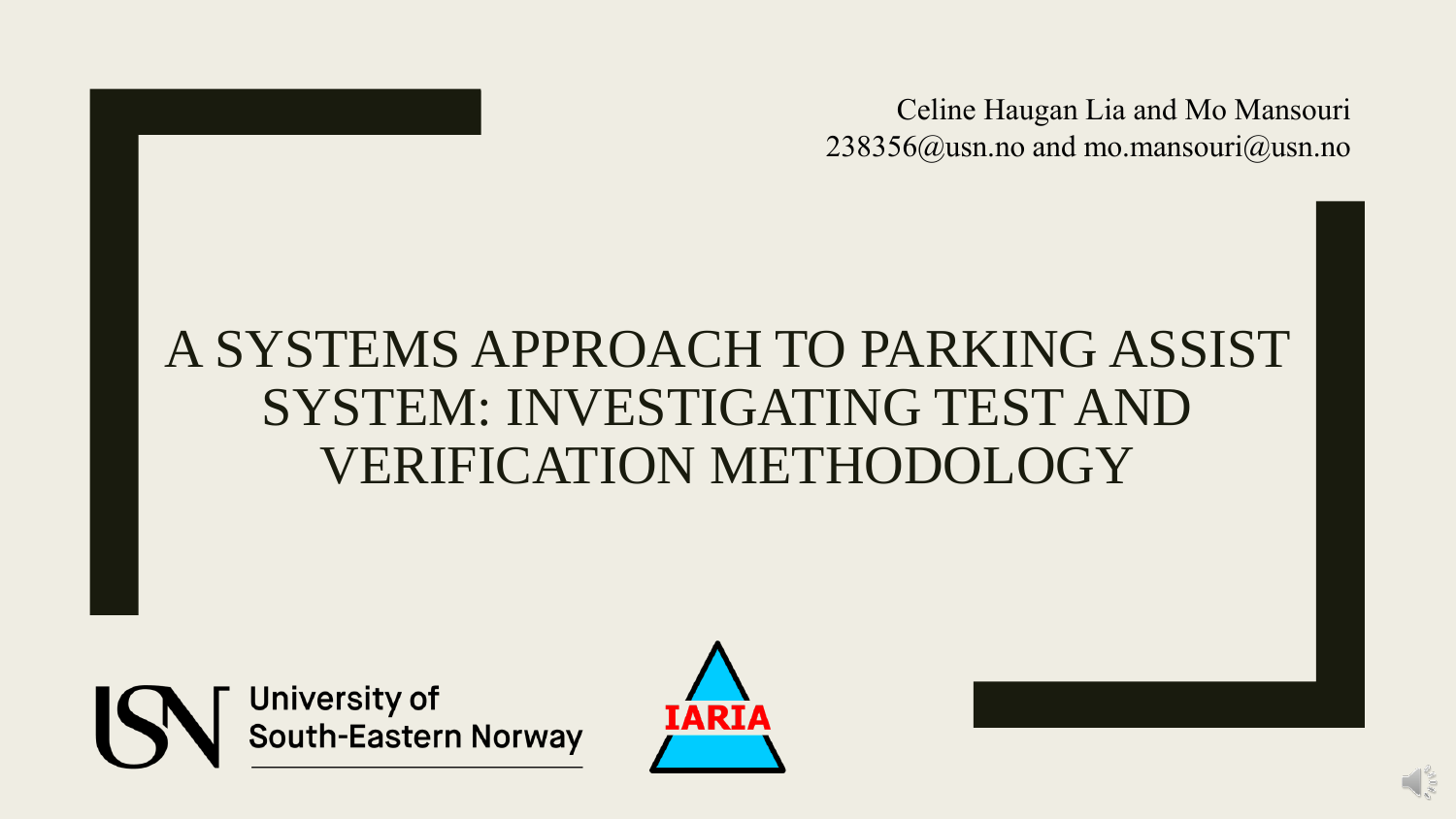

Celine Haugan Lia 238356@usn.no



# Presenter Resume

- Systems Engineering Industry master student at University of South-Eastern Norway. (Year 2 of 3)
- Working part-time as a project engineer/test engineer at Kongsberg Defence & Aerospace.
- Write documents (test specifications, test reports, system verification plan etc.) and test the systems both functionally and in environmental settings.
- Mechanical Engineering Bachelor degree from University of Derby, England (2017-2020).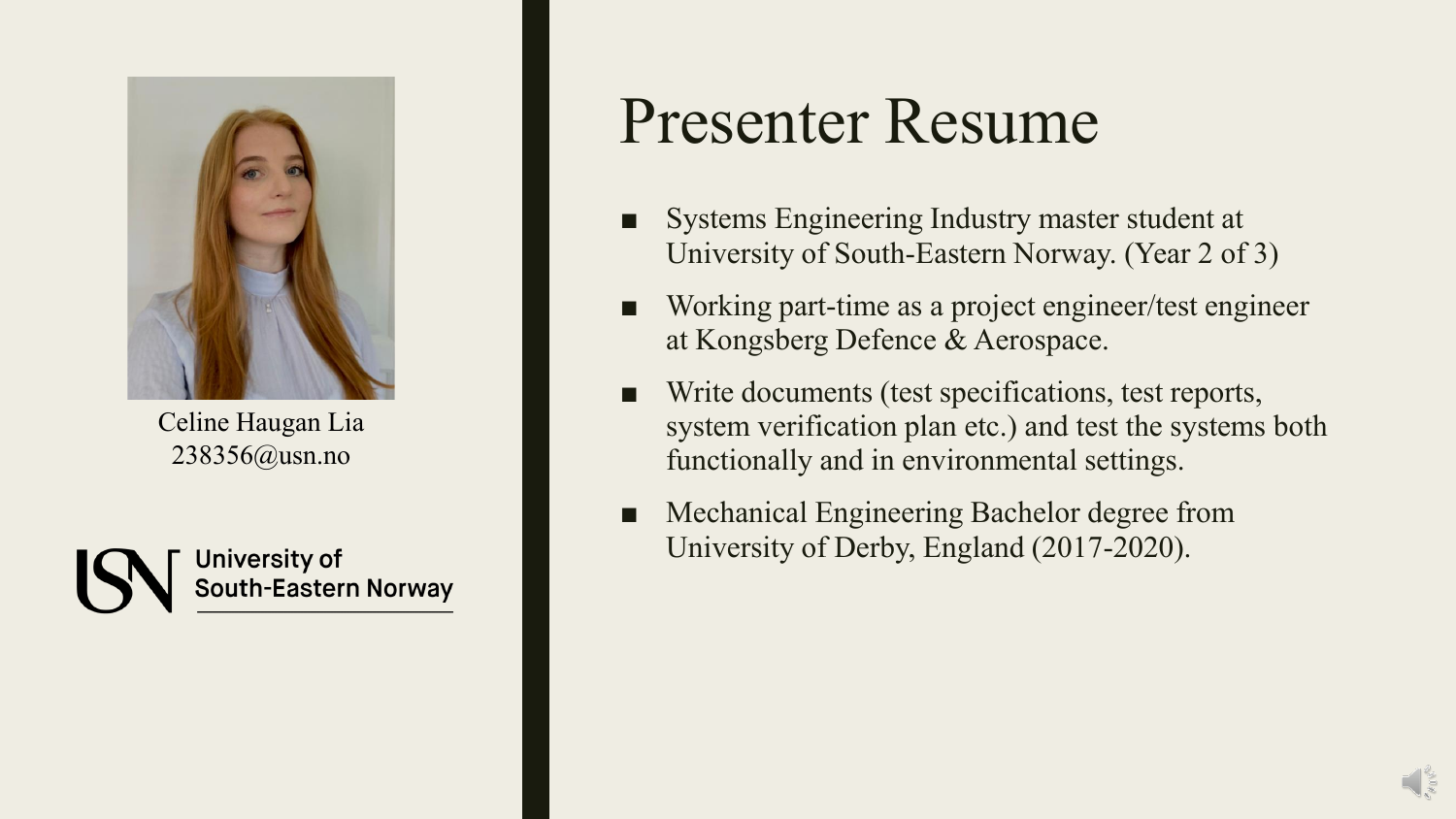# Agenda

- Introduction
- Background and System Description
- Problem Context
- System Decomposition
- Test, Verification and Validation
- CATWOE
- Systemigram
- Conclusion
- Future Work
- References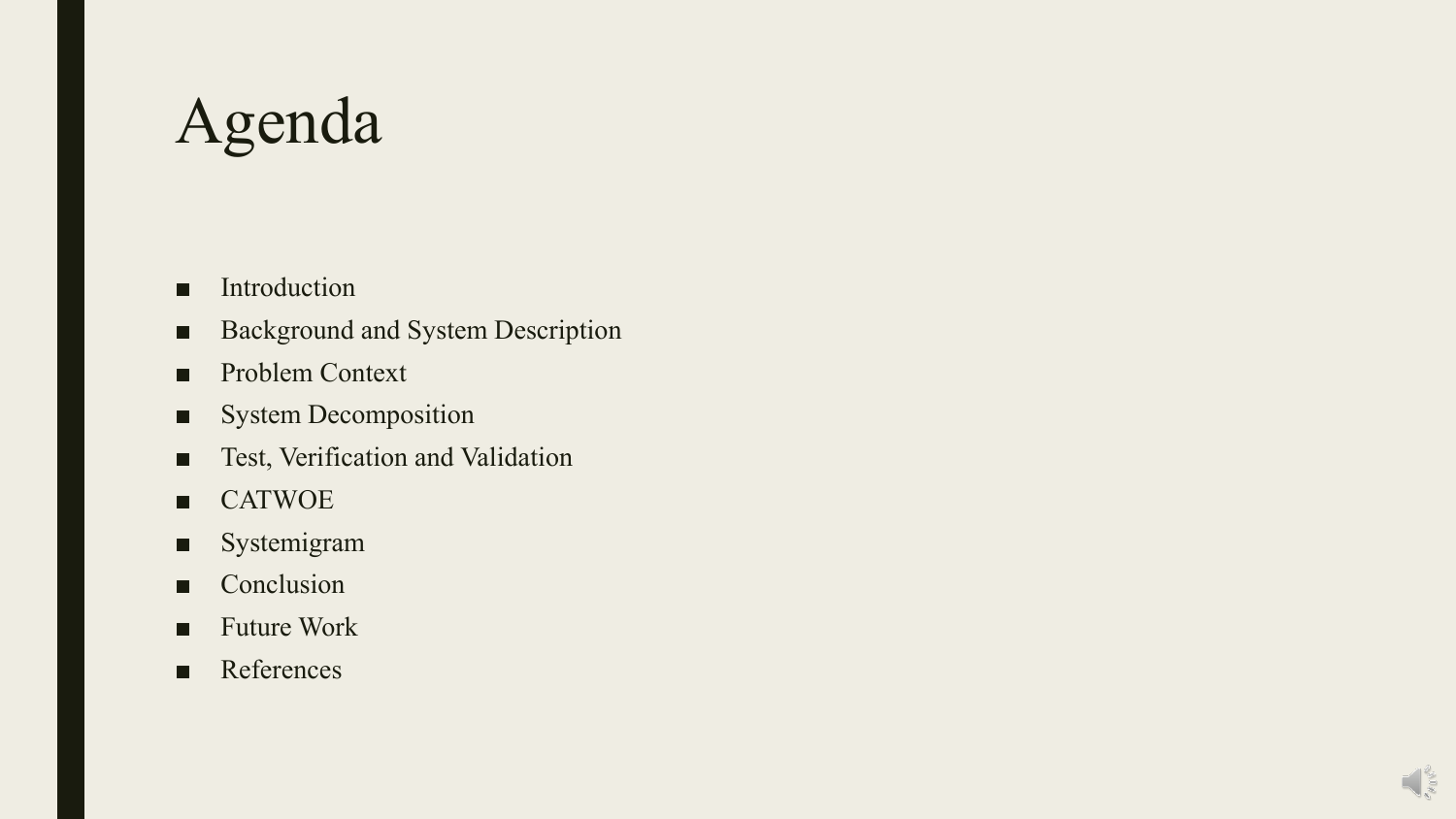## Introduction

- Size and number of vehicles increased resulting in busier roads.
- Limited view, randomness and human behavior is unpredictable.
- Toyota introduced the ultrasonic back sensor as far back as 1982.
- First rear park assist system (semi-autonomous parking) was introduces in 2003.
- Nissan introduced the surrounding-view parking monitor in 2007.

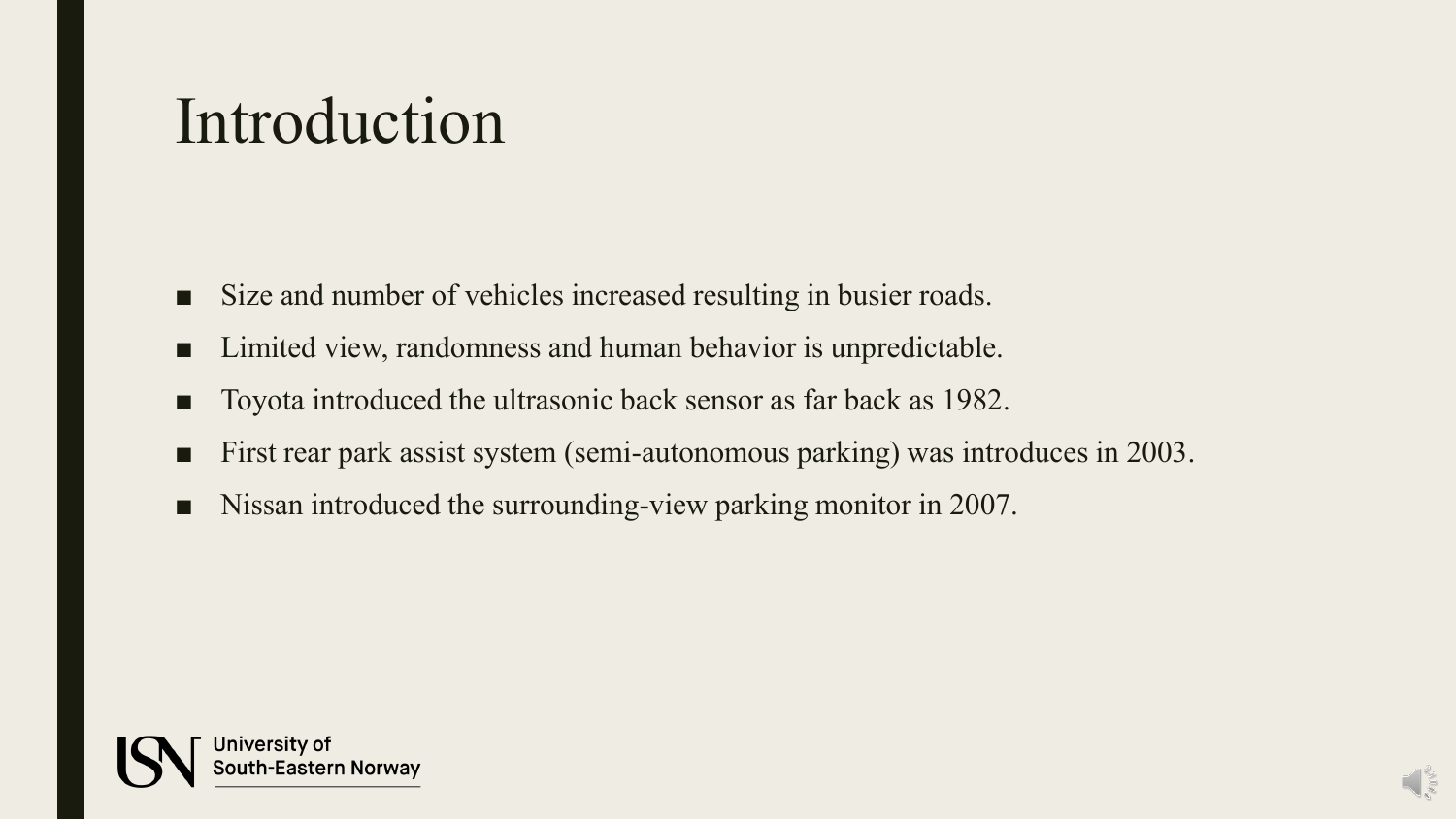

### Background and System Description

- Evolving technology
- Sensors
	- ❑ Ultrasonic sensor (most common)
	- ❑ Electromagnetic sensor
	- ❑ Radar
- 360° View (Birdsview)
- Reverse AEB (Autonomous Emergency Braking)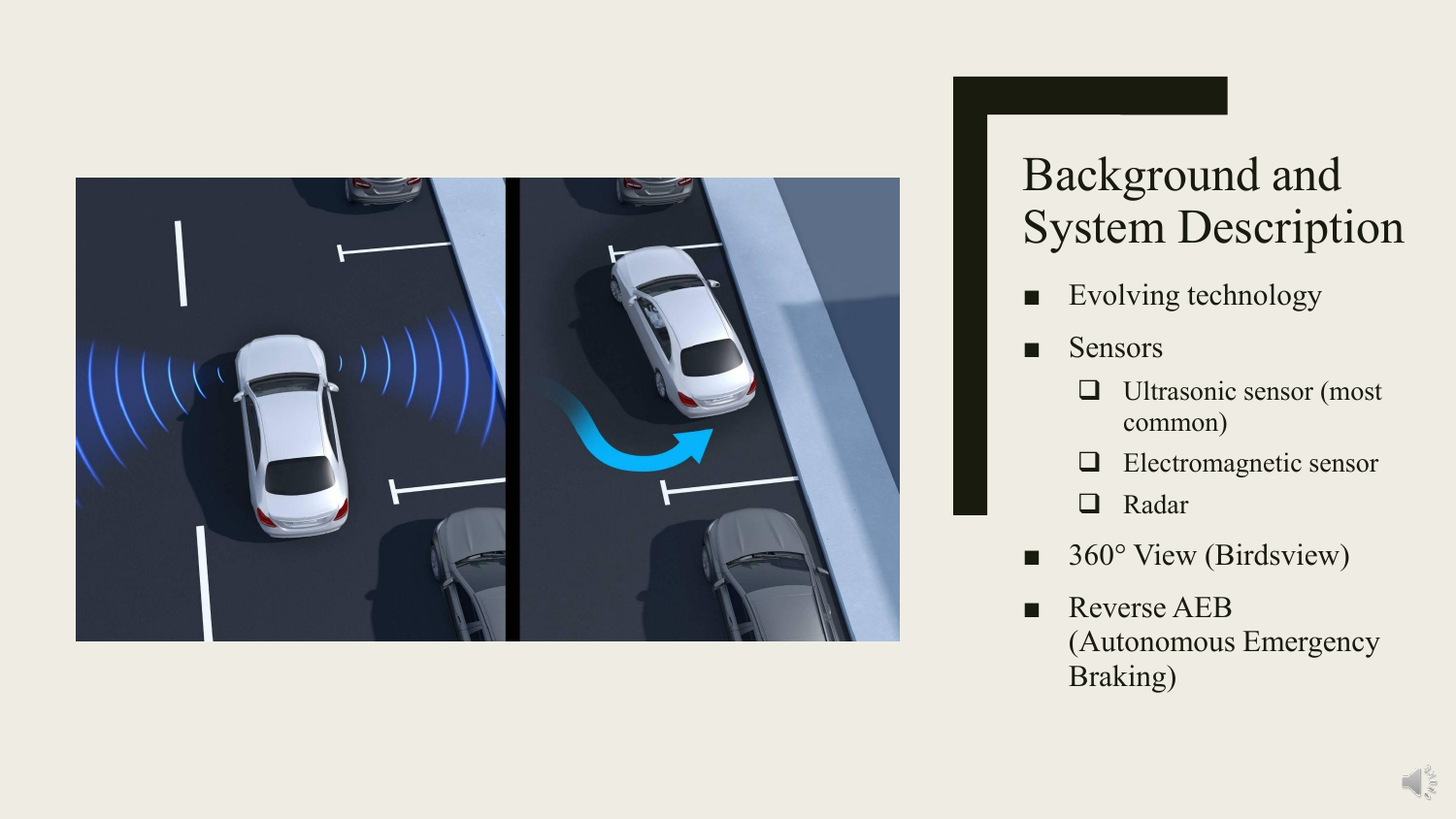| <b>Event</b>                                              | <b>Fatalities</b> | <b>Injuries</b> |
|-----------------------------------------------------------|-------------------|-----------------|
| Non-occupant in Non-traffic Crash: Backing Vehicle        | 99                | 2,000           |
| Non-occupant Struck by Driverless Vehicle                 | 5                 | < 500           |
| Non-occupant in Non-traffic Crash: Forward-Moving Vehicle | 106               | 3,000           |
| Total (approx)                                            | 210               | 5,000           |

NHTSA Non -traffic fatalities and injuries 2007 (D. Moore, 2021)

### Problem Context

- Cars are getting bigger, traffic and the number of vehicles on the road is increasing.
- High demand for parking spaces.
- Parking lots are where one of five motor vehicle accidents happen in the US.
- Top causes of parking lot injuries:
	- ❑ Loss of focus on surroundings (other cars, pedestrians, or obstacles)
	- ❑ Backing out of a spot and not being aware of surroundings.
	- ❑ Pedestrians and other moving vehicles in the drives blind zone.

E E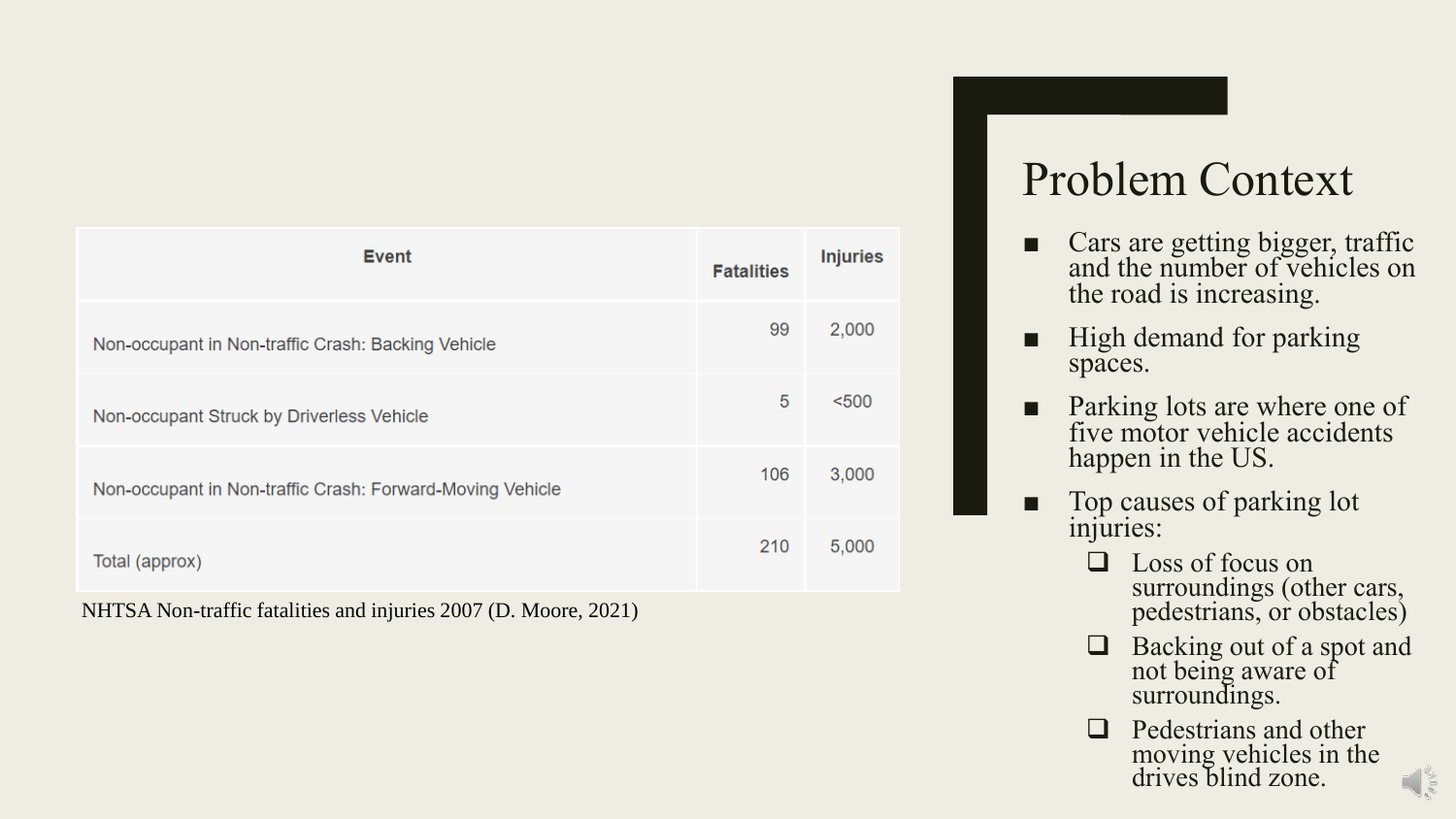# System Decomposition

#### Conditions:

- Detect obstacles in the surrounding environment.
- Measure and estimate the distance to obstacles.
- Provide a planned route to park.
- Provide a real-time display to the driver during the parking sequence.

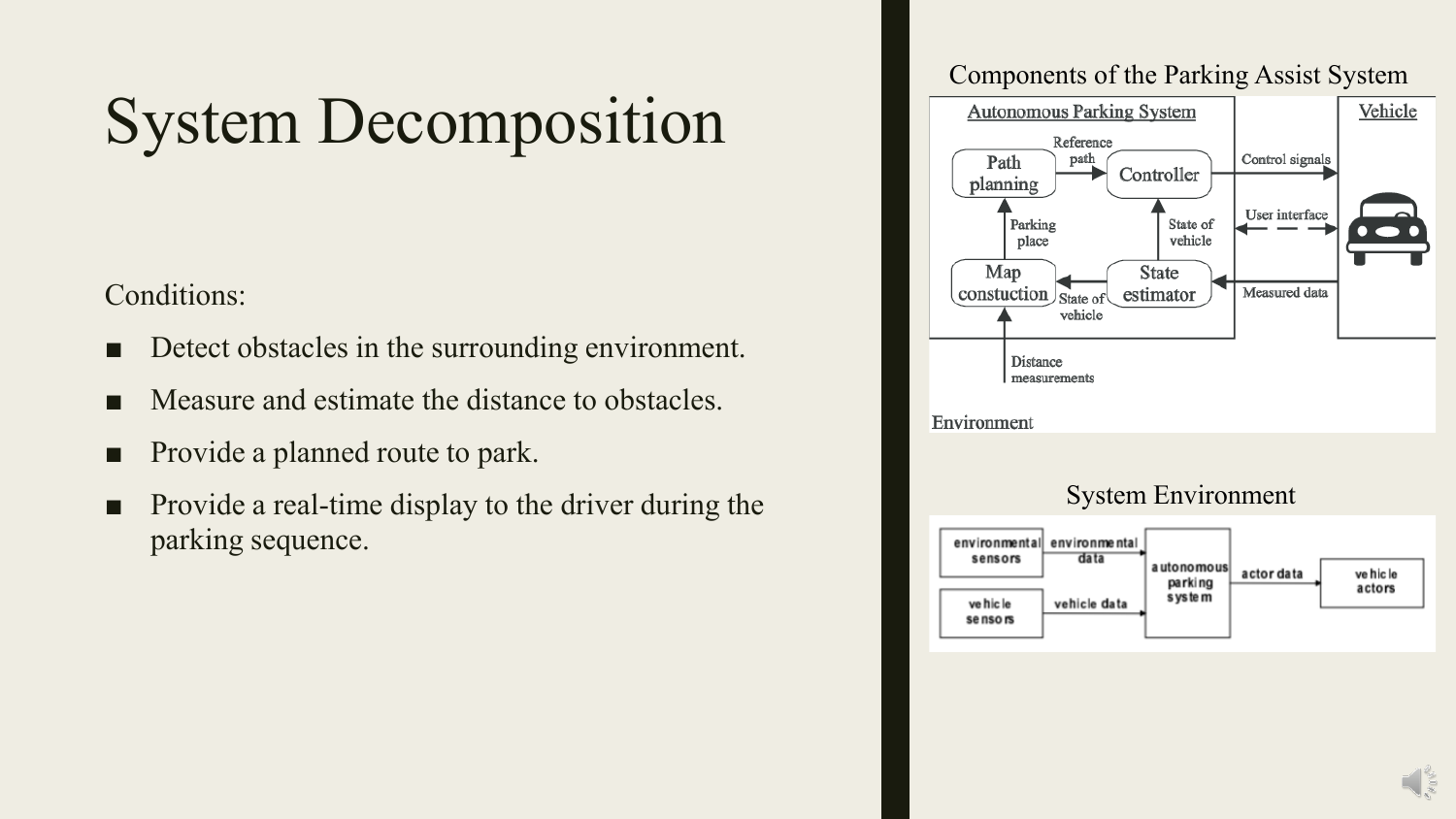# Test, Verification and Validation

■ Parking Assist Test Company (VBOX Racelogic)



- BMW X5 Parking Assist Test
	- System performance tests in empty parking lot using other vehicles, suitcases and people as obstacles.
	- Parallel, perpendicular parking, and exit assist.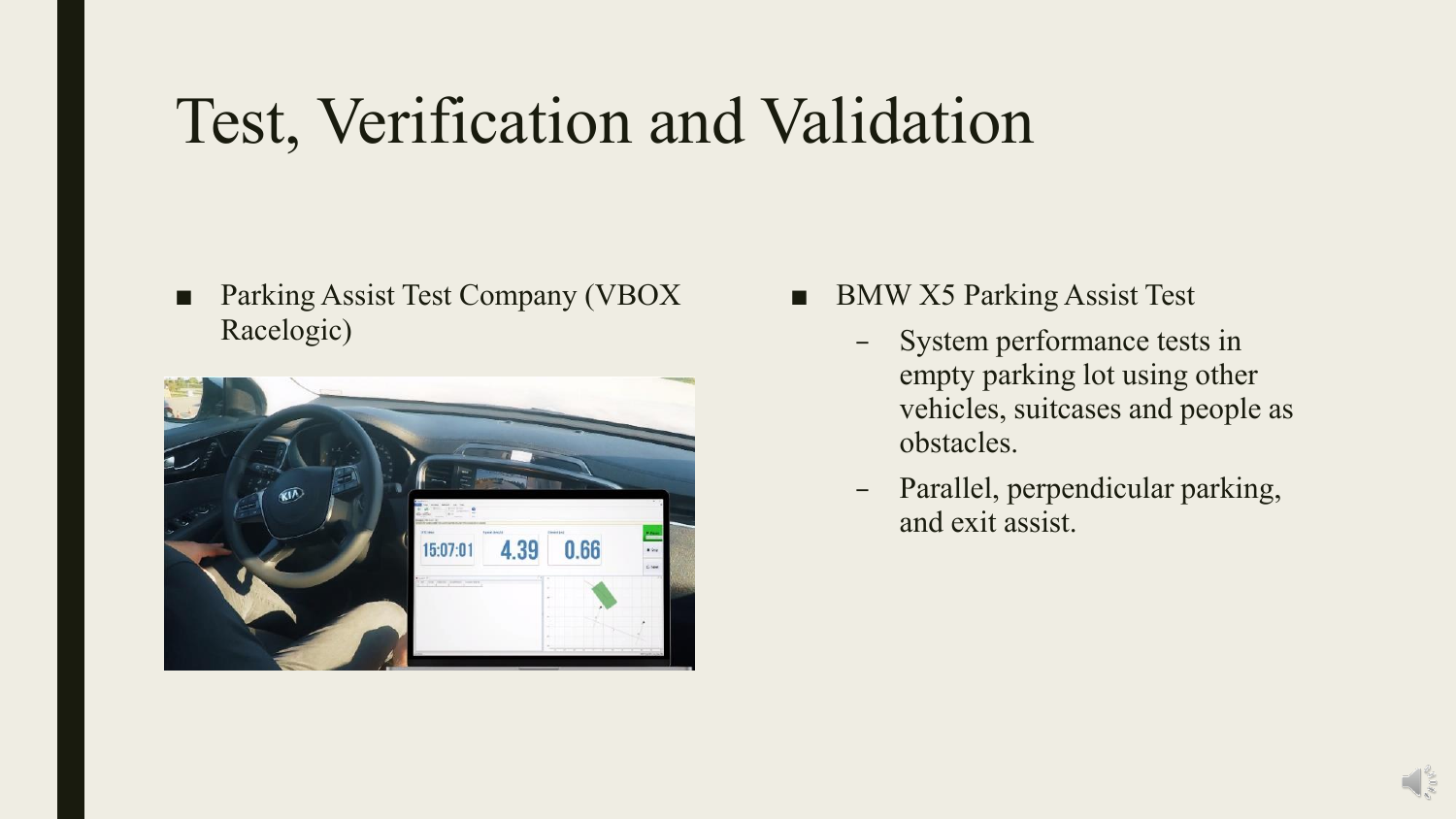### **CATWOE** A framework for problem formulation

- A systematic way of formulating the problem
- The CATWOE approach illustrates the different actors and stakeholders and their perception on a topic. In this case the CATWOE approach is done from the company's perspective.

| <b>ASPECT</b>                                                                                                                            | <b>DESCRIPTION</b>                                                                                                                                                    |
|------------------------------------------------------------------------------------------------------------------------------------------|-----------------------------------------------------------------------------------------------------------------------------------------------------------------------|
| CUSTOMERS – who are the beneficiaries/victims?                                                                                           | Drivers                                                                                                                                                               |
| $\angle ACTOR(S)$ – who are the implementers?                                                                                            | The car manufacturers (software, electronics, and test department)                                                                                                    |
| <b>TRANSFORMATION</b> – what does the system do? What are the inputs and<br>what transformation do they go through to become the output. | Signals and communication between different subsystems.                                                                                                               |
| WORLD VIEW – what point of view justifies its existence to the customers?                                                                | Verify the subsystem.                                                                                                                                                 |
| What point of view makes this system meaningful?                                                                                         | Validation of system that it works as it should.                                                                                                                      |
| The big picture and its impact.                                                                                                          |                                                                                                                                                                       |
| <b>OWNER</b> – who has the authority to change the system?                                                                               | Authorities like DMV (Department of Motor Vehicle in USA), DVLA (Driver<br>and Vehicle Licensing Agency in England) or Biltilsynet in Norway can set<br>requirements. |
| <b>ENVIRONMENT</b> – What are the external constraints?                                                                                  | Guidelines, rules, and regulation in the traffic. Randomness and human behavior.                                                                                      |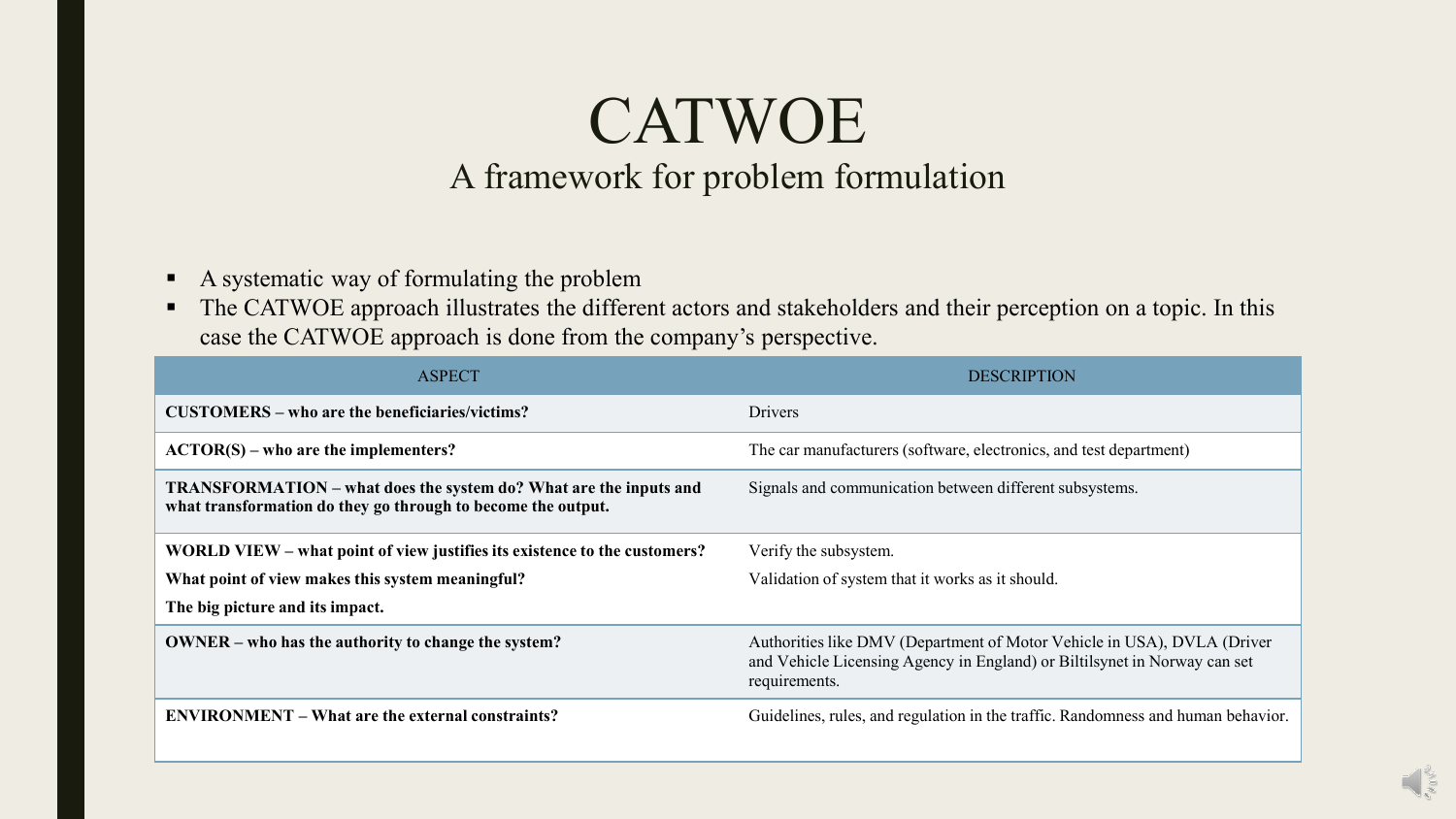

### Systemigram A visual systems language

- A System diagram or Systemigram will be used to map the parking assist system.
- This systems thinking tool is used to explain the interactions between several, interrelated elements and is a great tool to get an overview over all the elements and decompose complex systems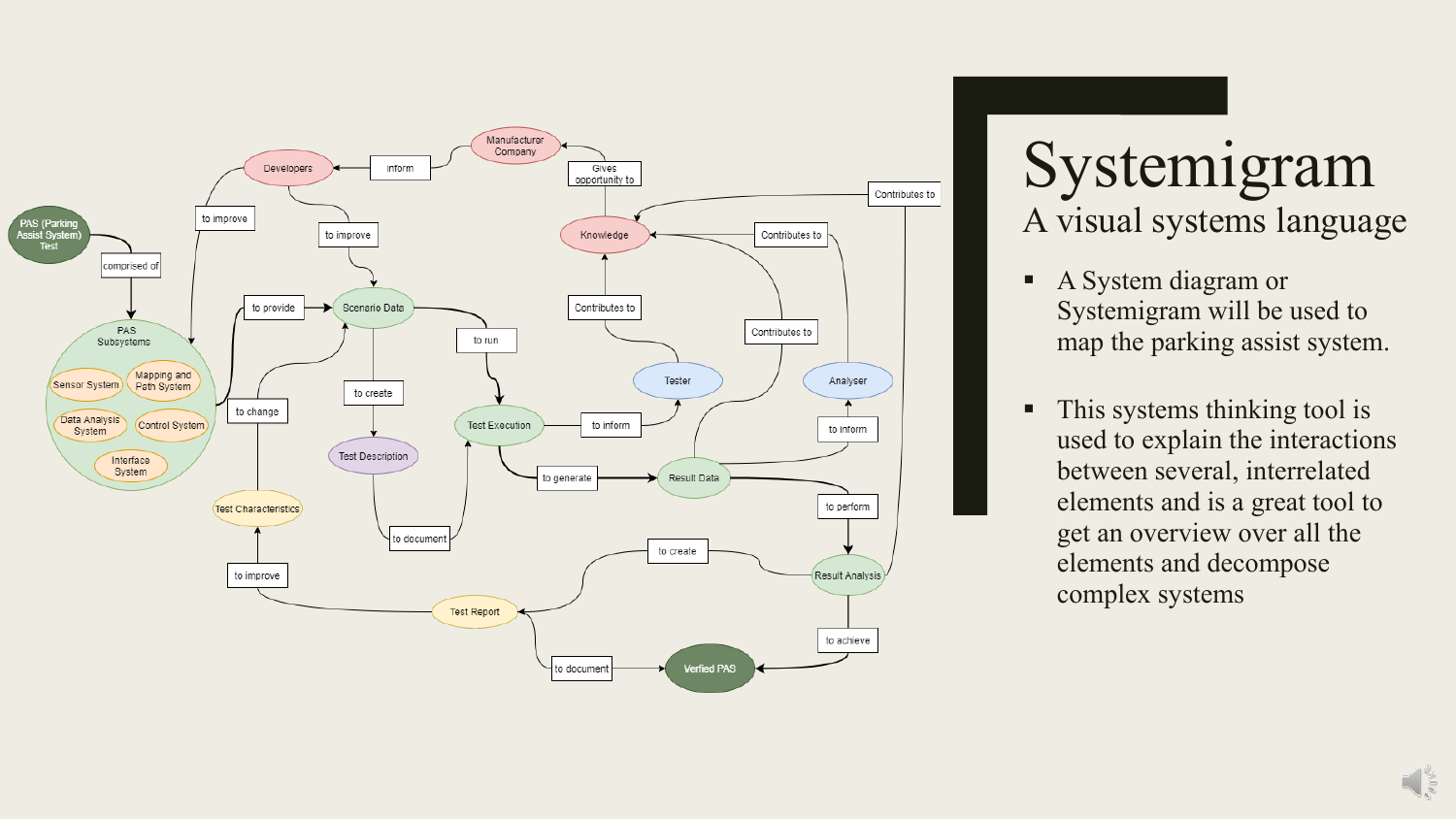# Conclusion

- PAS is a priority technology
- Specific equipment and software to test and verify the system
- Small and complex system that has evolved since 2003 when the first rear parking sensors appeared.
- New way of looking at a complex system.
- For a system or problem that has a lot of agents, a better solution can be to look at all of the agents.
- Systems thinking gives us a framework for thinking holistically and suggests several tools and frameworks that help us think that way. CATWOE and Systemigram are two examples.
- CATWOE to summaries the problem definition.
- Systemigram to summarize the visual story of the system.
- Thinking this way will be helping the situation to be solved more inclusively.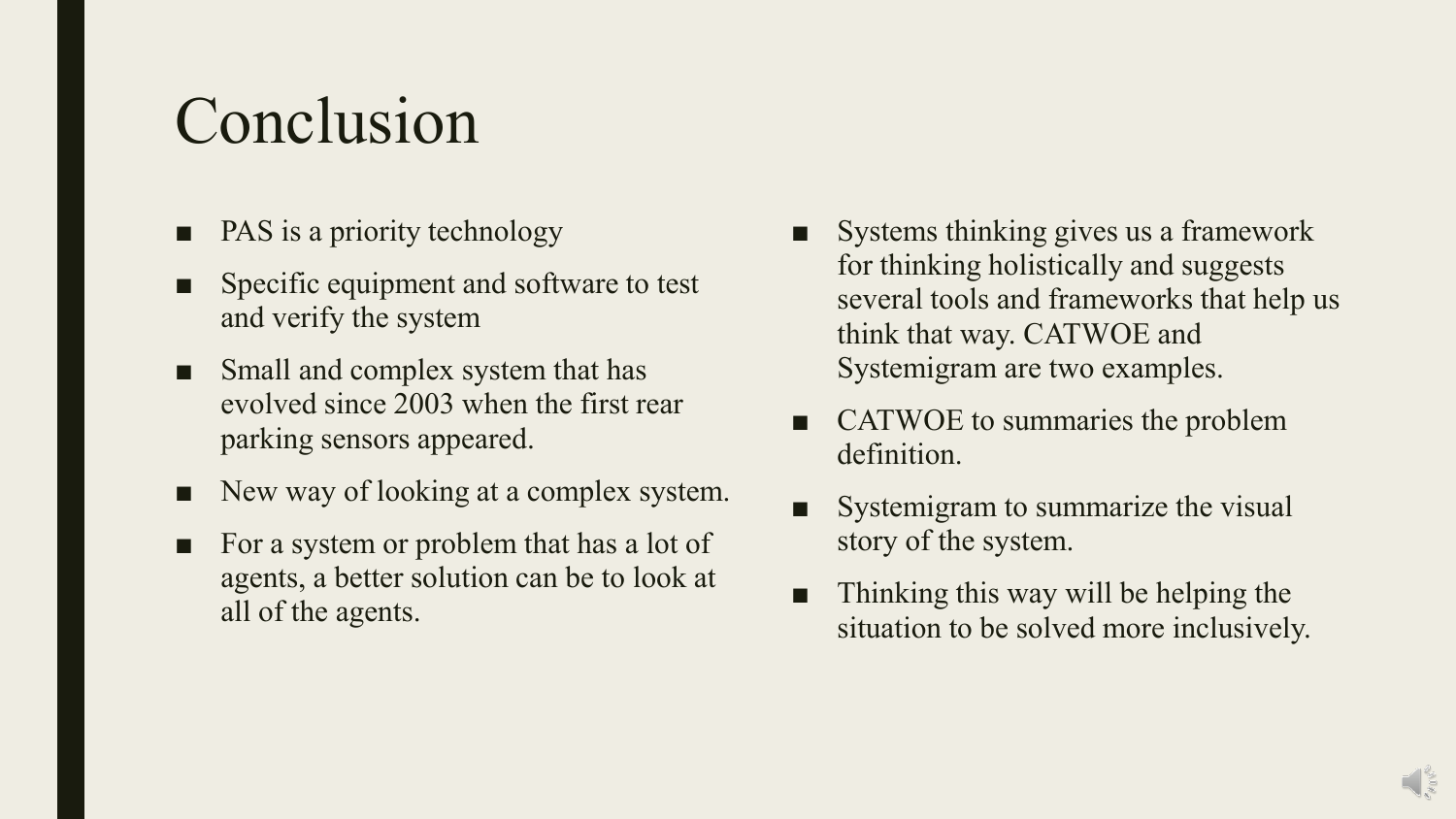# Future Work

- Collect data and figure out the system dynamics.
- Make the system dynamics, and design of system in a systematic way.
- Use systems thinking approaches to see the system from other perspective.